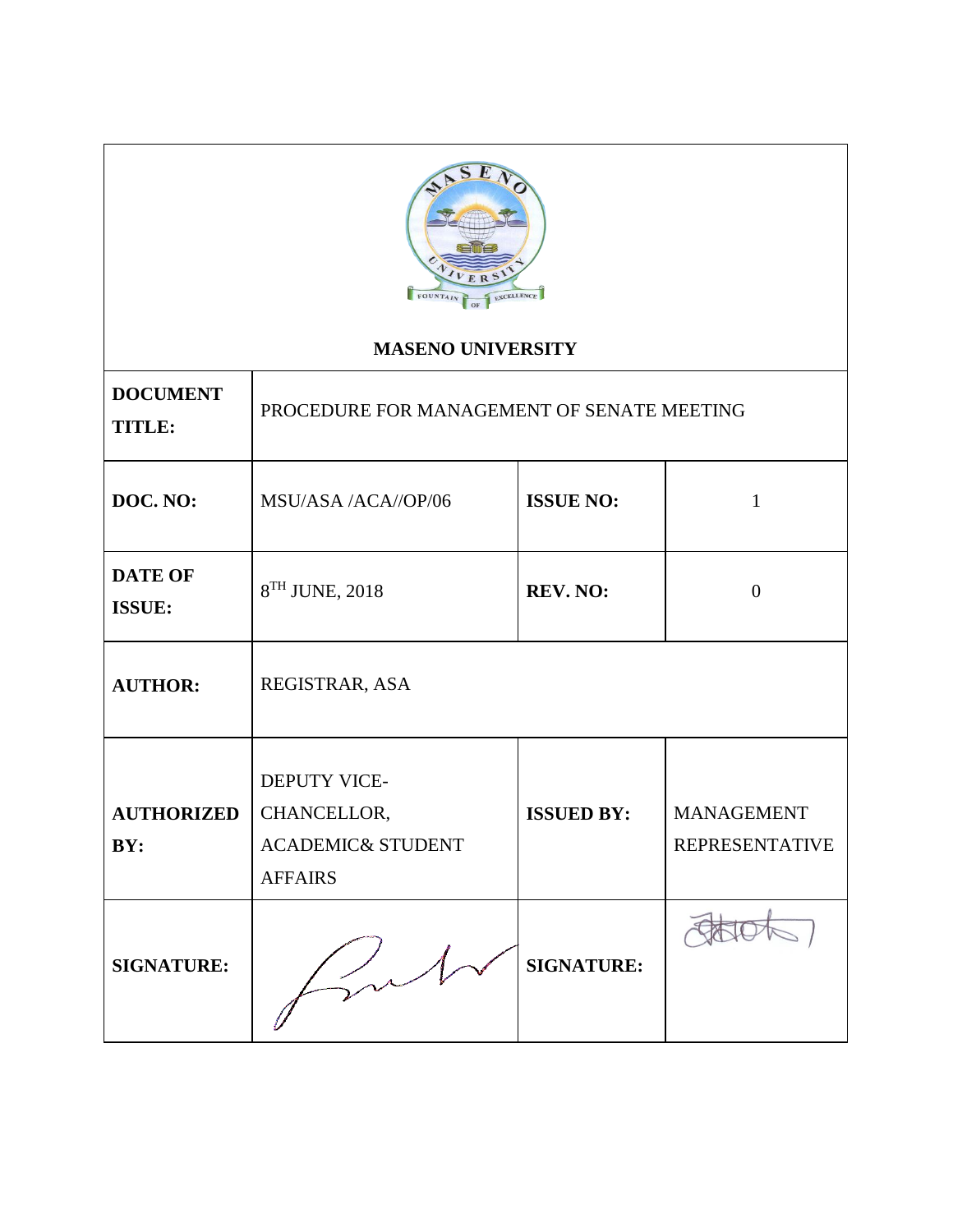| <b>DOCUMENT</b> |                                            |                 |  |
|-----------------|--------------------------------------------|-----------------|--|
| TITLE           | PROCEDURE FOR MANAGEMENT OF SENATE MEETING |                 |  |
| DOC. NO:        | MSU/ASA/ACA/OP/06   ISSUE NO:              |                 |  |
| <b>DATE OF</b>  | $8TH$ JUNE, 2018                           | <b>REV. NO:</b> |  |

# **0.1 DOCUMENT CHANGES**

| #                | <b>Date</b>                |                | <b>Details of Change</b>                                                                   | <b>Authorization</b> |
|------------------|----------------------------|----------------|--------------------------------------------------------------------------------------------|----------------------|
|                  | $(dd\text{-}mm\text{-}yy)$ | Page           | Clause/sub clause                                                                          | Title                |
| 1.               | 08/06/2018                 | $\mathbf{1}$   | Inclusion of Author, Title and issuance by<br>MR on cover page                             | <b>DVC ASA</b>       |
| $\overline{2}$ . | 08/06/2018                 | $\overline{c}$ | Clause 0.2 reviewed to state the procedure<br>shall be available on the University website | <b>DVC ASA</b>       |
| 3.               | 08/06/2018                 | $\overline{2}$ | 0.1 Inclusion of page and title columns in<br>document change table                        | <b>DVC ASA</b>       |
| $\overline{4}$ . | 08/06/2018                 | $2 - 4$        | Rearrangement of clauses as a result of<br>omission of title that was previously clause 1  | <b>DVC ASA</b>       |
| 5.               | 08/06/2018                 | $\overline{2}$ | 1.0 omission of title.                                                                     | <b>DVC ASA</b>       |
| 6.               | 08/06/2018                 | $\overline{3}$ | 3.1 and 3.6 Reference to ISO 9001:2015<br>Standard and MSU/VC/MR/OP/01                     | <b>DVC ASA</b>       |
| 7.               | 08/06/2018                 | $\overline{3}$ | Omission of title hence purpose becomes<br>clause 1                                        | <b>DVC ASA</b>       |
| 8.               | 08/06/2018                 | $\overline{4}$ | 6.0 Rephrased to give responsibility to DVC<br>$ASA$ in $5.0$                              | <b>DVC ASA</b>       |
| 9.               | 08/06/2018                 | 3, 4           | Omitted 5.9, 7.1.8                                                                         | <b>DVC ASA</b>       |
| 10.              | 08/06/2018                 | All            | Change of font type and size                                                               | <b>DVC ASA</b>       |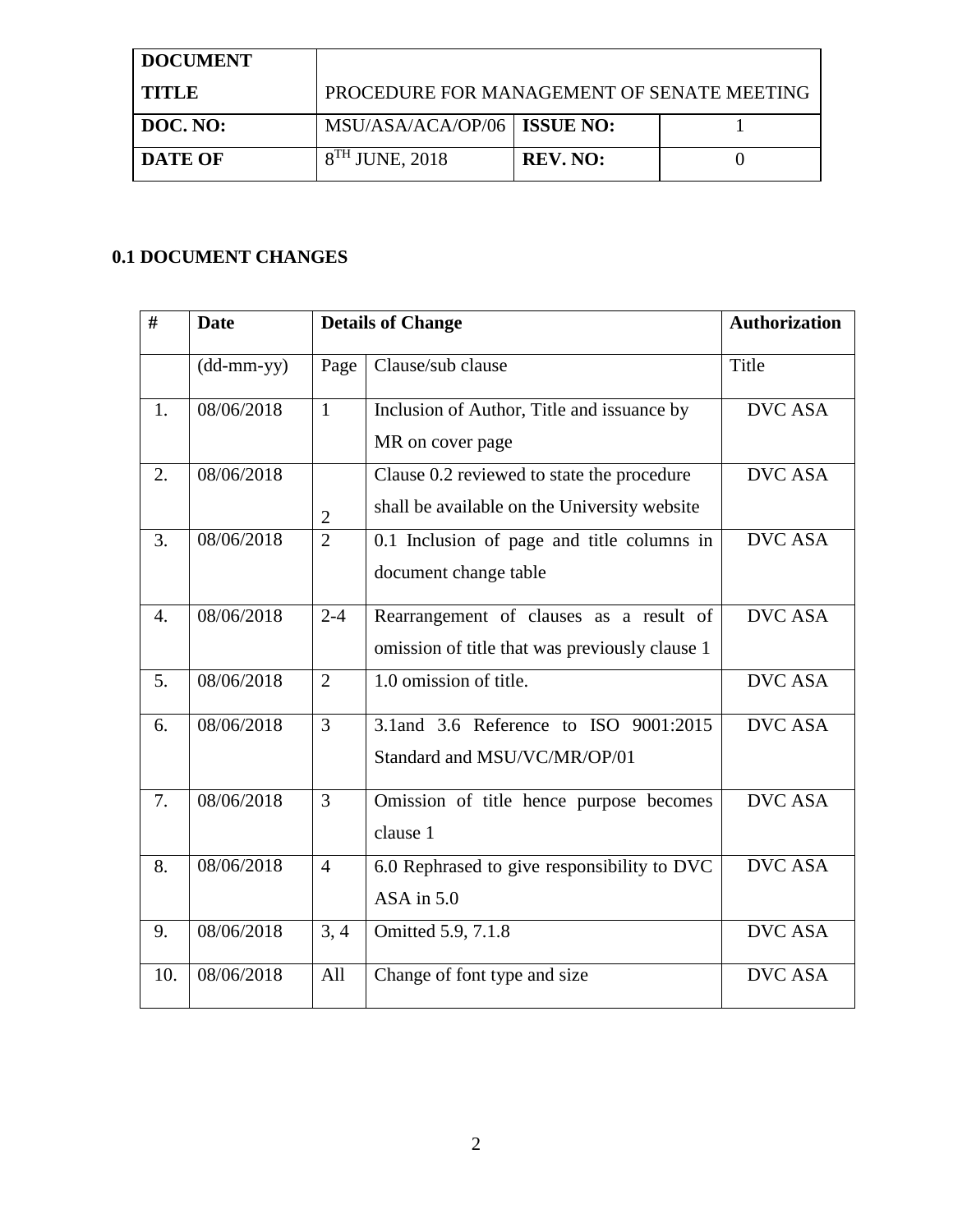| <b>DOCUMENT</b> |                                            |                 |  |
|-----------------|--------------------------------------------|-----------------|--|
| TITLE           | PROCEDURE FOR MANAGEMENT OF SENATE MEETING |                 |  |
| DOC. NO:        | MSU/ASA/ACA/OP/06   ISSUE NO:              |                 |  |
| <b>DATE OF</b>  | $8TH$ JUNE, 2018                           | <b>REV. NO:</b> |  |

#### **0.2 DOCUMENT DISTRIBUTION**

This procedure shall be available on the University Website for authorized users

## **1. PURPOSE**

This Procedure ensures scheduled meetings are conducted with a view of making them efficient, effective and productive.

## **2. SCOPE**

This procedure applies to all senate Meetings and its Standing Committees.

## **3. REFERENCES**

- 3.1 Maseno University Quality Manual
- 3.2 Maseno University Statutes 2013 (Revised 20180
- 3.3 Almanac of Meetings
- 3.4 University Charter 2013
- 3.5 University Act No. 42 of 2012, Revised Edition 2016(2015)
- 3.6 MSU/VC/MR/OP/01

#### **4.0 TERMS AND DEFINITIONS / ABBREVIATIONS**

- 4.1 **VC-** Vice-Chancellor Chairs Senate Meetings
- 4.2 **DVC, ASA** -Deputy Vice-Chancellor, Academic & Student Affairs Chairs Senate Standing committee Meetings
- 4.3 **Registrar ASA** Registrar, Academic & Student Affairs
- 4.4 **Statutes** -Regulations made by the council for control and Administration of the University effective operations.
- 4.5 **Senate -** The academic authority for the University and it has control and general
- 4.6 **Semester** -A period of sixteen (16) weeks or as determined by Senate in line with CUE regulations period as for any current academic year.
- 4.7 **Almanac of Meetings** -Timetable of scheduled meetings